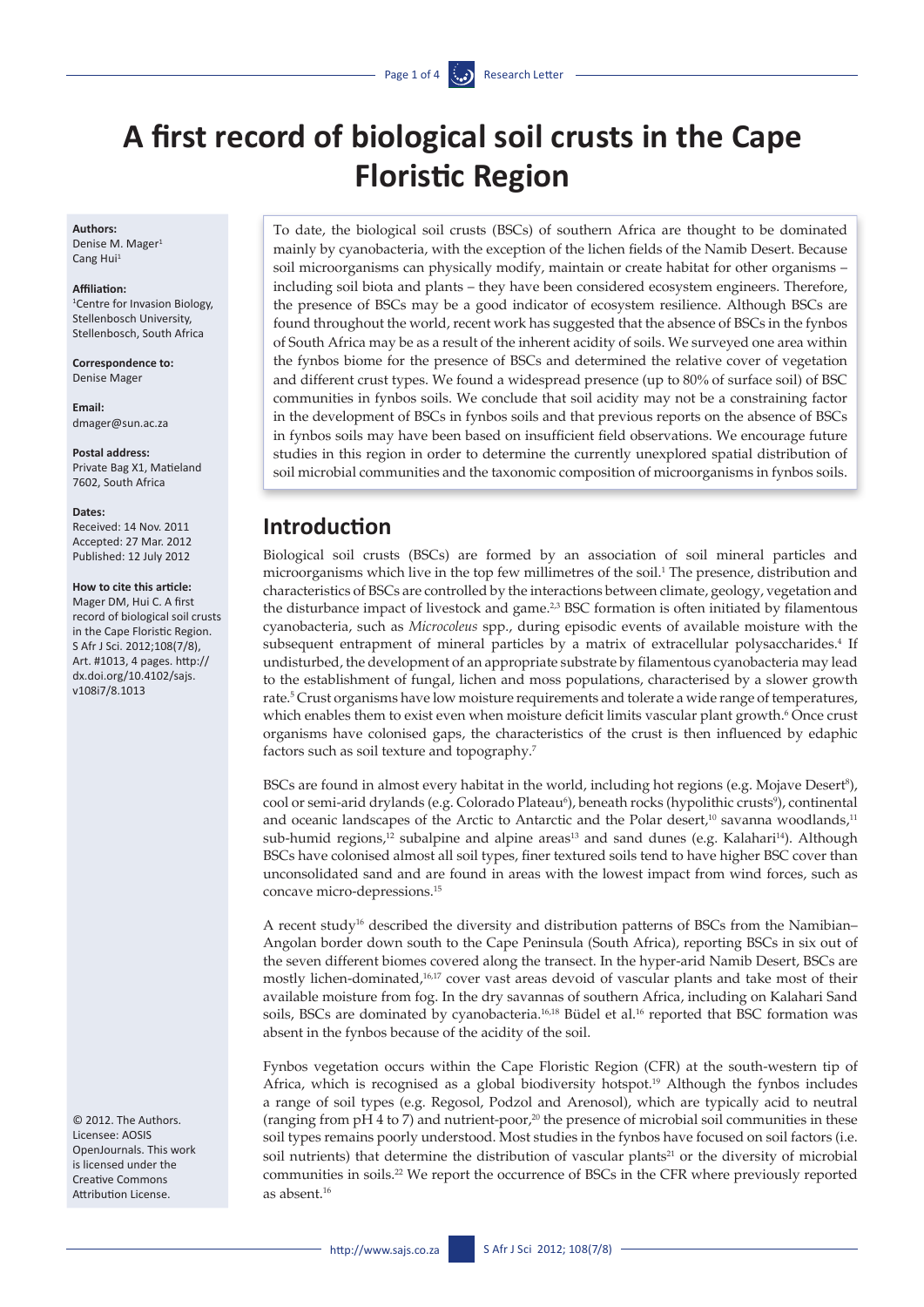# **Materials and methods**

We surveyed an area within Table Mountain National Park, between October and December 2010. The site selected (34.14340 S, 18.24177 E) was located at Olifantsbosch in the Cape of Good Hope Nature Reserve portion of the Table Mountain National Park. The annual rainfall is about 650 mm, with maximum and minimum temperatures of 24 ºC and 9 ºC, respectively. The landscape (60 m to 80 m above sea level) is flat to moderately sloping (Figure 1a) on light-grey quartzite Table Mountain Sandstone. This site was selected based on the availability of its climatic, edaphic and botanical information, and because BSC formation was recently reported as absent.<sup>16</sup>

Four types of BSCs were used in this study from the classification given in Dougill and Thomas<sup>23</sup>, and were selected based on crust form and morphology: unconsolidated, type 1, type 2 and type 3. This classification has previously enabled the study of different developmental stages of the BSC community within crust types.<sup>24</sup> To determine BSC distribution, the percentage of BSC cover was recorded on a 50 m x 50 m plot (divided into 2500 1 m x 1 m quadrats) and every plant species within the plot was identified. The diversity of vegetation was determined to correlate the spatial distribution of BSCs with soil nutrient levels and the presence of vegetation (data not shown here). The spatial arrangement of plant species and BSC was recorded on each 1 m x 1 m quadrat. BSCs were collected with a spade and carefully placed in Petri dishes between two layers of cotton wool to avoid rupture of the crust. Samples were transported back to the laboratory to determine pH levels and soil community composition. Soil pH was measured in a 1:2.5 solution of soil : water as suggested by Anderson and Ingram25. Identification of soil microorganisms was done by mounting portions of the BSC for microscopic examination as described by Alef and Nannipieri<sup>26</sup> at a magnification of 115 times with an Auto-Montage microscope (Leica MZ16A, Leica Microsystems, Wetzlar, Germany).

### **Results**

BSCs covered between 5% and 80% of the surface (when considering 1 m x 1 m quadrats). BSCs varied from a weakly consolidated crust with no obvious surface colouration to a dark well-consolidated surface with microtopography (Figure 1c and 1d), with crust types 1 and 2 as the most dominant types. Well-established BSCs were common and could be removed in large pieces with algal filaments visible within the sheath. The sheath is thought to be mostly composed of carbohydrates.14 BSCs were also observed in plant interspaces and were most commonly found away from walking trails. The formation of small coppices (30 cm to 50 cm in diameter and up to 10 cm high) was commonly observed among wiry vegetation, composed mostly of crust type 2 (Figure 1b and 1e). These small coppices have, to our knowledge, never been described before. A widespread presence of lichens on rocks was also observed in the reserve. Algal patches (greening of the surface) were observed on the



**FIGURE 1:** Different biological soil crust (BSC) formations in fynbos soils. BSCs were found in (a) flat to moderately undulating slopes at Olifantsbosch in Table Mountain National Park. Type 2 crusts formed (b) small coppices whilst (c) welldeveloped type 3 crusts were found in open spaces. (d) A combination of crust types 1 and 2 was usually found in plant interspaces (with *Dilatris pillansii* in the centre and *Serruria villosa* in the lower left corner). (e) The presence of coppices within the vegetation was also recorded.

soil surface at several sites after summer rainfall showers or periods of increased humidity. Based on light microscopy, BSCs from the observed sites were mainly dominated by cyanobacteria and algae, but the identification of species was not possible at this magnification.

Soil texture was predominantly characterised by medium sand, with a pH ranging from 4.5 to 5.5. Plant cover ranged between 5% and 100% of the surface. The vegetation forms part of the Peninsula Sandstone Fynbos, dominated by a wide range of genera of Asteraceae, Ericaceae, Fabaceae, Proteaceae and Restionaceae. BSCs were commonly found under the protection of small shrubs such as *Metalasia* and were present despite the high cover of fynbos vegetation such as *Elegia cuspidata*.

### **Discussion**

Soil microbial diversity and relative abundance are generally characterised after isolation of DNA followed by an analysis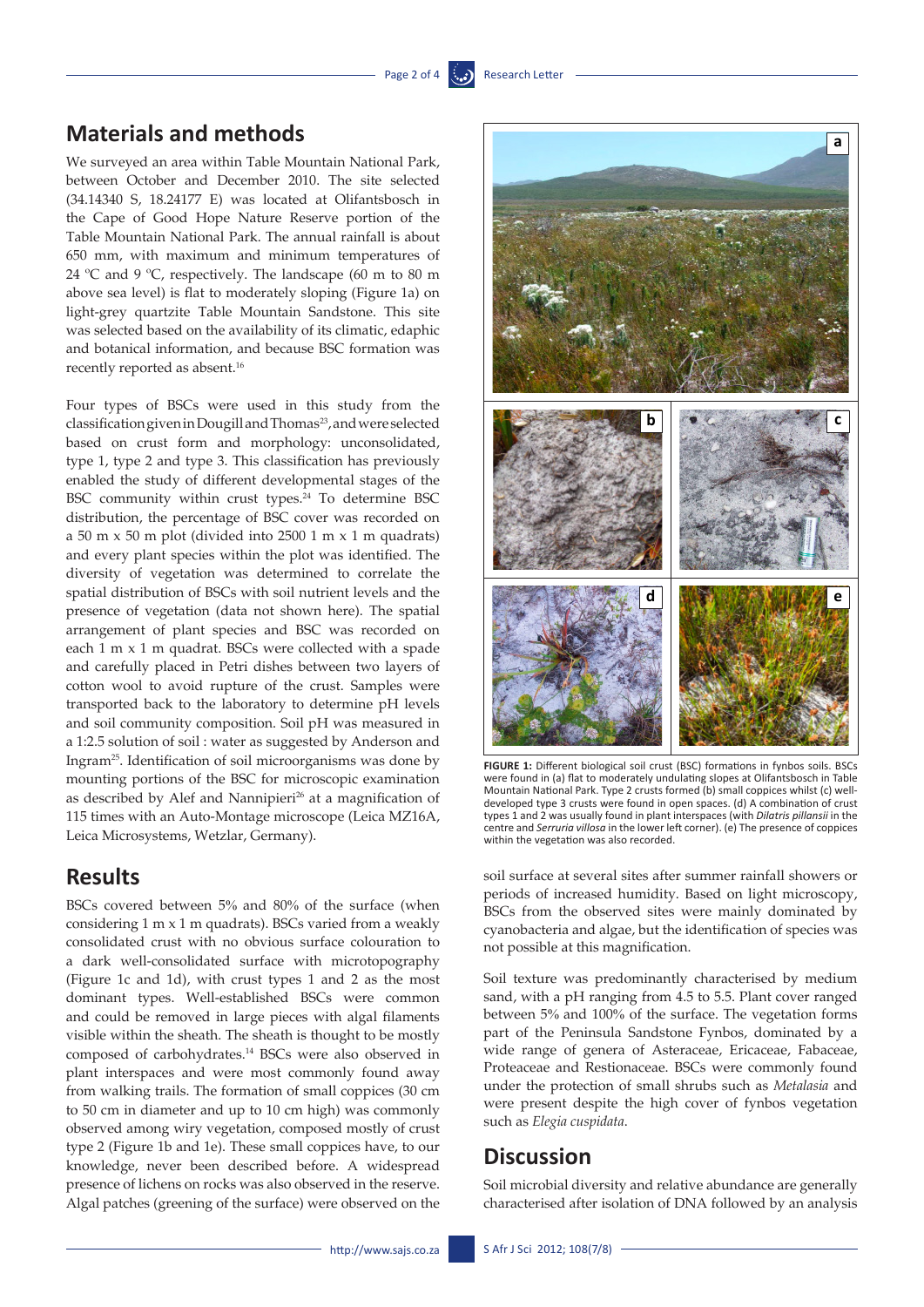of the 16S rDNA sequence by amplification through polymerase chain reactions<sup>22</sup>; however, this procedure is expensive and time-consuming. Here, we report only on the presence of BSC formations on soils in the fynbos with low pH.

Among soil properties, soil pH is important for the establishment and diversity of microorganisms.<sup>27</sup> Büdel et al.16 suggested that the absence of BSC formation, in particular of filamentous cyanobacteria, in the Fynbos Biome can be attributed to the low soil pH (below pH 4). The absence of BSCs on such acidic soils would thus be related to the physiology of soil microorganisms. In general, green algae seem to favour more acidic soils, whereas cyanobacteria are found preferentially on alkaline soils and are considered intolerant to low pH conditions,<sup>28</sup> and lichens seem to grow at pH levels across the gradient.<sup>1</sup> However, there are some apparently contradictory findings on the effect of soil pH on BSC distribution and on crusts dominated by mosses, lichens or cyanobacteria. For example, a positive correlation between lichens and soil pH was recently found in the Zapotitlán drylands of Mexico,<sup>29</sup> but no correlation was detected between soil pH and crusts dominated by mosses and lichens in the Mojave Desert.<sup>8</sup> Although infrequent, there are also scattered records of cyanobacteria in acidic environments at pH values just above  $4<sup>30</sup>$  which suggests that cyanobacteria can tolerate acidic soils.31

The reported absence of BSCs in the fynbos could also be related to a combination of several biotic and abiotic factors that affect the development of BSCs. BSCs can be present under all conditions of soil moisture and their cover is generally not reduced during droughts, as microorganisms can remain dormant throughout long drought periods.<sup>3</sup> The spatial and temporal distribution of BSCs can also change with time, for example, depending on the level of disturbance.<sup>3</sup>

We conclude that the previously reported<sup>16</sup> absence of BSCs within Table Mountain National Park may not have been related to low soil pH levels, but rather could have been based on insufficient field observations. BSCs are not always visible and can be difficult to identify in the field as the diversity of microorganisms in the crust can also induce different crust morphology and colouration at the surface. Given the widespread presence of BSCs found, we suggest that future studies should include extensive analyses of topsoil parameters and microbial diversity.

### **Acknowledgements**

We thank SANParks Conservation Board for allowing access to the sites and Suzaan Kritzinger-Klopper for helping in the identification of plant species.

#### **Competing interests**

We declare that we have no financial or personal relationships which may have inappropriately influenced us in writing this article.

#### **Authors' contributions**

D.M.M. was responsible for the experimental and project design. D.M.M. and C.H. wrote the manuscript.

### **References**

- 1. Belnap J, Büdel B, Lange OL. Biological soil crusts: Characteristics and distribution. In: Belnap J, Lange OL, editors. Biological soil crusts: Structure, function, and management. Berlin: Springer-Verlag, 2003; p. 3–30.
- 2. Ullmann I, Büdel B. Biological soil crusts of Africa. In: Belnap J, Lange OL, editors. Biological soil crusts: Structure, function, and management. Berlin: Springer-Verlag, 2003; p. 107–118.
- 3. Belnap J. The world at your feet: Desert biological soil crusts. Front Ecol Environ. 2003;1/4:181–189. [http://dx.doi.org/10.1890/1540-9295\(2003\)001\[0181:TWA](http://dx.doi.org/10.1890/1540-9295(2003)001[0181:TWAYFD]2.0.CO;2) [YFD\]2.0.CO;2](http://dx.doi.org/10.1890/1540-9295(2003)001[0181:TWAYFD]2.0.CO;2)
- 4. Mazor G, Kidron GJ, Vonshak A, Abeliovich A. The role of cyanobacterial exopolysaccharides in structuring desert microbial crusts. FEMS Microbiol Ecol. 1996;21:121–130. [http://dx.doi.org/10.1111/j.1574-6941.1996.tb00339.x](http://dx.doi.org/10.1111/j.1574-6941.1996.tb00339.x )
- 5. Zaady E, Kuhn U, Wilske B, Sandoval-Soto L, Kesselmeier J. Patterns of CO2 exchange in biological soil crusts of successional age. Soil Bio Biochem. 2000;32:959–966.
- 6. Belnap J, Gardner JS. Soil microstructure in soil of the Colorado Plateau: The role of the cyanobacterium *Microcoleus vaginatus*. Great Basin Nat. 1993;53(1):40–47.
- 7. Hu C, Zhang D, Huang Z, Liu Y. The vertical microdistribution of cyanobacteria and green algae within desert crusts and the development of the algal crusts. Plant Soil. 2003;257:97–111.
- 8. Thompson DB, Walker LR, Landau FH, Stark LR. The influence of elevation, shrub species, and biological soil crust on fertile islands in the Mojave Desert, USA. J Arid Environ. 2005;61:609–629. [http://dx.doi.](http://dx.doi.org/10.1016/j.jaridenv.2004.09.013 ) [org/10.1016/j.jaridenv.2004.09.013](http://dx.doi.org/10.1016/j.jaridenv.2004.09.013 )
- 9. Heckman KA, Anderson WB, Wait DA. Distribution and activity of hypolithic soil crusts in a hyperarid desert (Baja California, Mexico). Biol Fert Soils. 2006;43(2):263–266.
- 10. Vincent WF. Cyanobacterial dominance in the Polar Regions. In: Whitton BA, Potts M, editors. The ecology of cyanobacteria: Their diversity in time and space. Dordrecht: Kluwer Academic Publishers, 2000; p. 321–340.
- 11. San José JJ, Bravo CR. CO<sub>2</sub> exchange in soil algal crusts occurring in the *Trachypogon* savannas of the Orinoco Llanos, Venezuela. Plant Soil. 1991;135:233–244.
- 12. Büdel B. Biological soil crusts of South America. In: Belnap J, Lange OL, editors. Biological soil crusts: Structure, function, and management. Berlin: Springer-Verlag, 2003; p. 51–55.
- 13. Türk R, Gärtner G. Biological soil crusts of the Subalpine, Alpine, and Nival Areas in the Alps. In: Belnap J, Lange OL, editors. Biological soil crusts: Structure, function, and management. Berlin: Springer-Verlag, 2003; p. 67–74.
- 14. Mager DM, Thomas AD. Extracellular polysaccharides from cyanobacterial soil crusts: A review of their role in dryland soil processes. J Arid Environ. 2011;75:91–97. <http://dx.doi.org/10.1016/j.jaridenv.2010.10.001>
- 15. Chenu C, Stotzky G. Interactions between microorganisms and soil particles: An overview. In: Huang PM, Bollag J-M, Senesi N, editors. Interactions between soil particles and microorganisms: Impact on the terrestrial ec
- 16. Büdel B, Darienko T, Deutschwitz K, et al. Southern African biological soil crusts are ubiquitous and highly diverse in drylands, being restricted by rainfall frequency. Microb Ecol. 2009;57:229–247.
- 17. Lalley JS, Viles HA. Recovery of lichen-dominated soil crusts in a hyperarid desert. Biodivers Conserv. 2008;17:1–20. [http://dx.doi.org/10.1007/](http://dx.doi.org/10.1007/s10531-007-9153-y ) [s10531-007-9153-y](http://dx.doi.org/10.1007/s10531-007-9153-y )
- 18. Shushu DD. Blue-green algae as indicators of changes in soil conditions in semi-arid Botswana. In: Ringrose S, Chanda R, editors. Towards sustainable management in the Kalahari Region - Some essential background and critical issues. Gaborone: Directorate of Research and Development, University of Botswana, 2000; p. 120–124.
- 19. Myers N, Mittermeier RA, Mittermeier CG, da Fonseca GAB, Kents J. Biodiversity hotspots for conservation priorities. Nature. 2000;403:853–858. [http://dx.doi.org/10.1038/35002501](http://dx.doi.org/10.1038/35002501 )
- 20. Richards MB, Cowling RM, Stock WD. Soil factors and competition as determinants of the distribution of six fynbos Proteaceae. Oikos. 1997;79(2):394–406.
- 21. Richards MB, Stock WD, Cowling RM. Soil nutrient dynamics and community boundaries in the fynbos vegetation of South Africa. Plant Ecol. 1997;130:143–153. <http://dx.doi.org/10.1023/A:1009742225383>